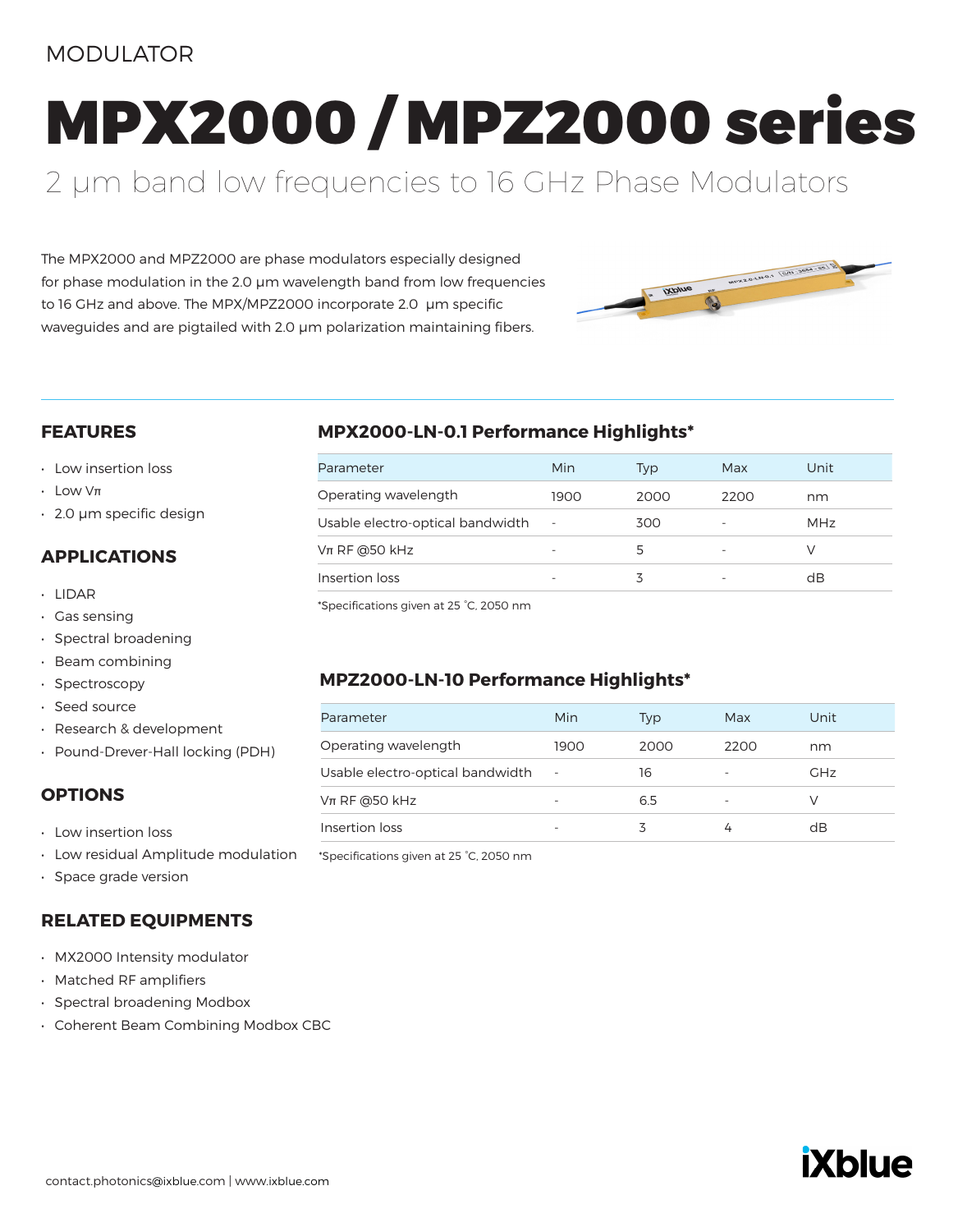# MODULATOR | **MPX2000 / MPZ2000 SERIES** | 2/4

# MPX2000-LN-0.1 300 MHz Phase Modulator

### **Electrical Characteristics**

| Parameter                                 | Symbol                       | Condition     | Min | Typ | Max | Unit       |
|-------------------------------------------|------------------------------|---------------|-----|-----|-----|------------|
| Electro-optical bandwidth                 | $S_{21}$                     | RF electrodes | 100 | 150 | ۰   | <b>MHz</b> |
| Usable electro-optical bandwidth $S_{21}$ |                              | RF electrodes |     | 300 |     | MHz        |
| $Vπ$ RF @50 kHz                           | $\rm V\pi_{\rm RF\,50\,kHz}$ | RF electrodes |     | 3.5 |     |            |
| RF input impedance                        | $L_{\text{in-RF}}$           |               |     | 10  |     | kΩ         |

### **Optical Characteristics**

| Parameter            | Symbol                   | Condition                | Min                      | Typ                          | Max                      | Unit |
|----------------------|--------------------------|--------------------------|--------------------------|------------------------------|--------------------------|------|
| Crystal              | $\overline{\phantom{0}}$ | $\overline{\phantom{a}}$ |                          | Lithium Niobate X-Cut Y-Prop |                          |      |
| Waveguide process    | $\overline{\phantom{a}}$ | $\overline{\phantom{a}}$ | Ti diffusion             |                              |                          |      |
| Operating wavelength |                          | $\overline{\phantom{a}}$ | 1900                     | 2000                         | 2200                     | nm   |
| Insertion loss       |                          | Without connectors       | $\overline{\phantom{a}}$ | 3                            | 5                        | dB   |
| Optical return loss  | ORL                      | $\overline{\phantom{a}}$ | -40                      | -45                          | $\overline{\phantom{a}}$ | dB   |

All specifications given at 25 °C, 2050 nm, unless differently specified.

## **Absolute Maximum Ratings**

Stresses in excess of the absolute maximum ratings can cause permanent damage to the device. These are absolute stress ratings only. Functional operation of the device is not implied at these or any other conditions in excess of those given in the operational sections of the data sheet. Exposure to absolute maximum ratings for extended periods can adversely affect device reliability.

| Parameter                | Symbol    | Min                      | Max   | Unit |
|--------------------------|-----------|--------------------------|-------|------|
| Modulation voltage range | $EV_{in}$ | $-20$                    | 20    |      |
| Optical input power      | OP.       | $\overline{\phantom{a}}$ | 20    | dBm  |
| Operating temperature    | OТ        |                          | $+70$ | ∽    |
| Storage temperature      |           | -40                      | $+85$ |      |
|                          |           |                          |       |      |

# **iXblue**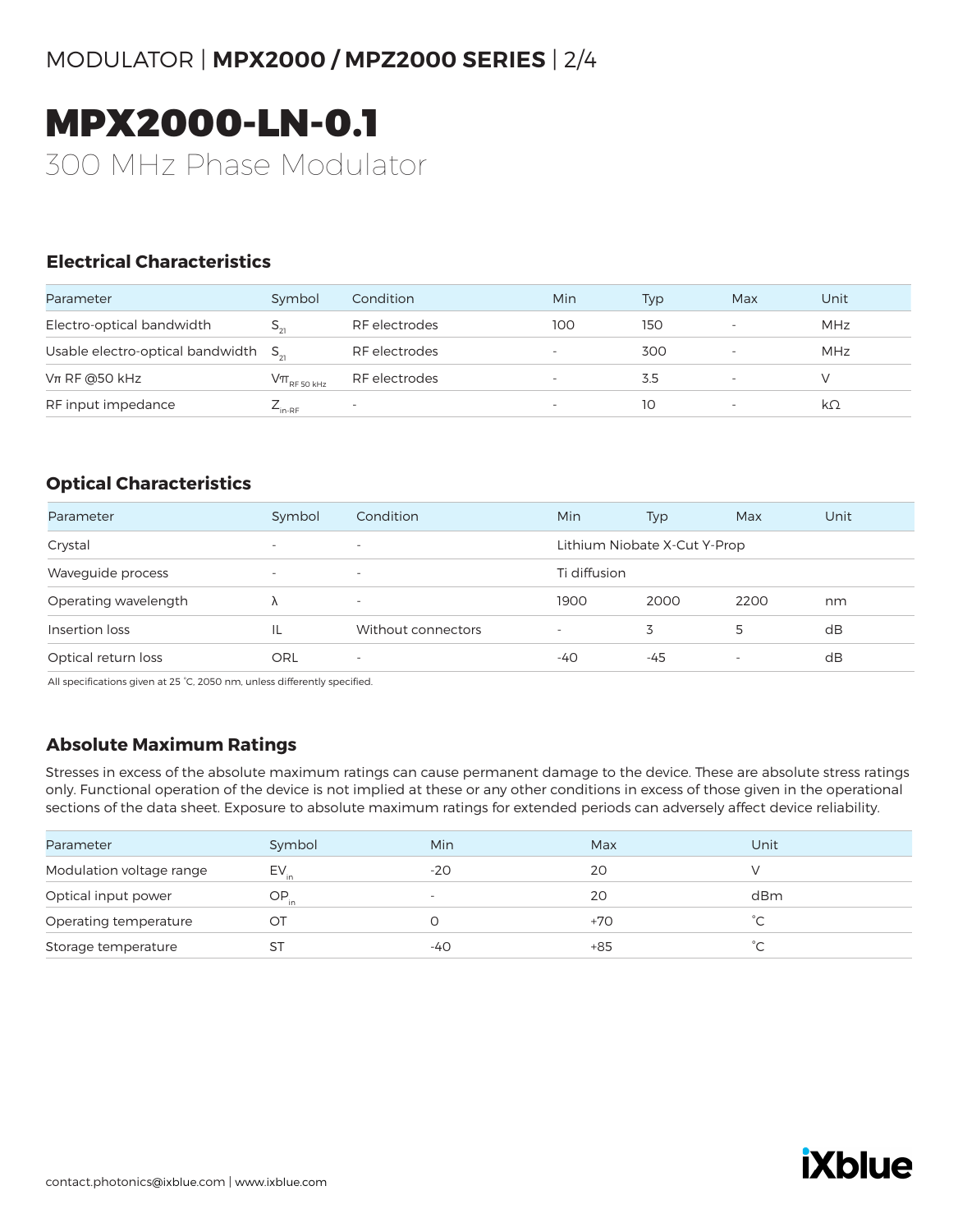# MODULATOR | **MPX2000 / MPZ2000 SERIES** | 3/4

# MPZ2000-LN-10 16 GHz Phase Modulator

## **Electrical Characteristics**

| Parameter                                 | Symbol                                                                                       | Condition                | Min                      | Typ   | Max                      | Unit       |
|-------------------------------------------|----------------------------------------------------------------------------------------------|--------------------------|--------------------------|-------|--------------------------|------------|
| Electro-optical bandwidth                 | $S_{21}$                                                                                     |                          | 10                       | 12    | $\overline{\phantom{a}}$ | <b>GHz</b> |
| Usable electro-optical bandwidth $S_{21}$ |                                                                                              |                          | $\overline{\phantom{a}}$ | 16    | $\overline{\phantom{a}}$ | <b>GHz</b> |
| Ripple $S_{21}$                           | $\Delta S_{21}$                                                                              | $\overline{\phantom{a}}$ | $\overline{\phantom{a}}$ | 0.5   |                          | dB         |
| Electrical return loss                    |                                                                                              | $\overline{\phantom{a}}$ | $\overline{\phantom{a}}$ | $-12$ | $-10$                    | dB         |
| $Vπ$ RF @50 kHz                           | $\mathsf{V}\pi_{\scriptscriptstyle\mathrm{RF}\,50\,\scriptscriptstyle\mathrm{K}\mathrm{Hz}}$ |                          | $\overline{\phantom{a}}$ | 6.5   | 7.5                      | V          |
| Impedance matching                        | $Z_{_{\mathsf{in\text{-}RF}}}$                                                               | $\overline{\phantom{0}}$ | $\overline{\phantom{a}}$ | 50    | $\overline{\phantom{a}}$ | Ω          |
| $50 \Omega$ RF input                      |                                                                                              |                          |                          |       |                          |            |

#### **Optical Characteristics**

| Parameter            | Symbol                   | Condition                | Min          | Typ                          | Max                      | Unit |
|----------------------|--------------------------|--------------------------|--------------|------------------------------|--------------------------|------|
| Crystal              | $\overline{\phantom{a}}$ | $\overline{\phantom{a}}$ |              | Lithium Niobate X-Cut Y-Prop |                          |      |
| Waveguide process    | $\overline{\phantom{a}}$ | $\overline{\phantom{a}}$ | Ti diffusion |                              |                          |      |
| Operating wavelength |                          | $\overline{\phantom{a}}$ | 1900         | 2000                         | 2200                     | nm   |
| Insertion loss       |                          | Without connectors       |              | 3                            | 4                        | dB   |
| Optical return loss  | ORL                      | $\overline{\phantom{a}}$ | -40          | -45                          | $\overline{\phantom{0}}$ | dB   |

All specifications given at 25 °C, 2050 nm, unless differently specified.

## **Absolute Maximum Ratings**

Stresses in excess of the absolute maximum ratings can cause permanent damage to the device. These are absolute stress ratings only. Functional operation of the device is not implied at these or any other conditions in excess of those given in the operational sections of the data sheet. Exposure to absolute maximum ratings for extended periods can adversely affect device reliability.

| Parameter                | Symbol    | Min                      | Max | Unit |
|--------------------------|-----------|--------------------------|-----|------|
| Modulation voltage range | $EV_{in}$ | $-20$                    | 20  |      |
| Optical input power      | OP.       | $\overline{\phantom{a}}$ | 20  | dBm  |
| Operating temperature    | OТ        |                          | +70 |      |
| Storage temperature      | SТ        | -40                      | +85 | °⊂   |
|                          |           |                          |     |      |